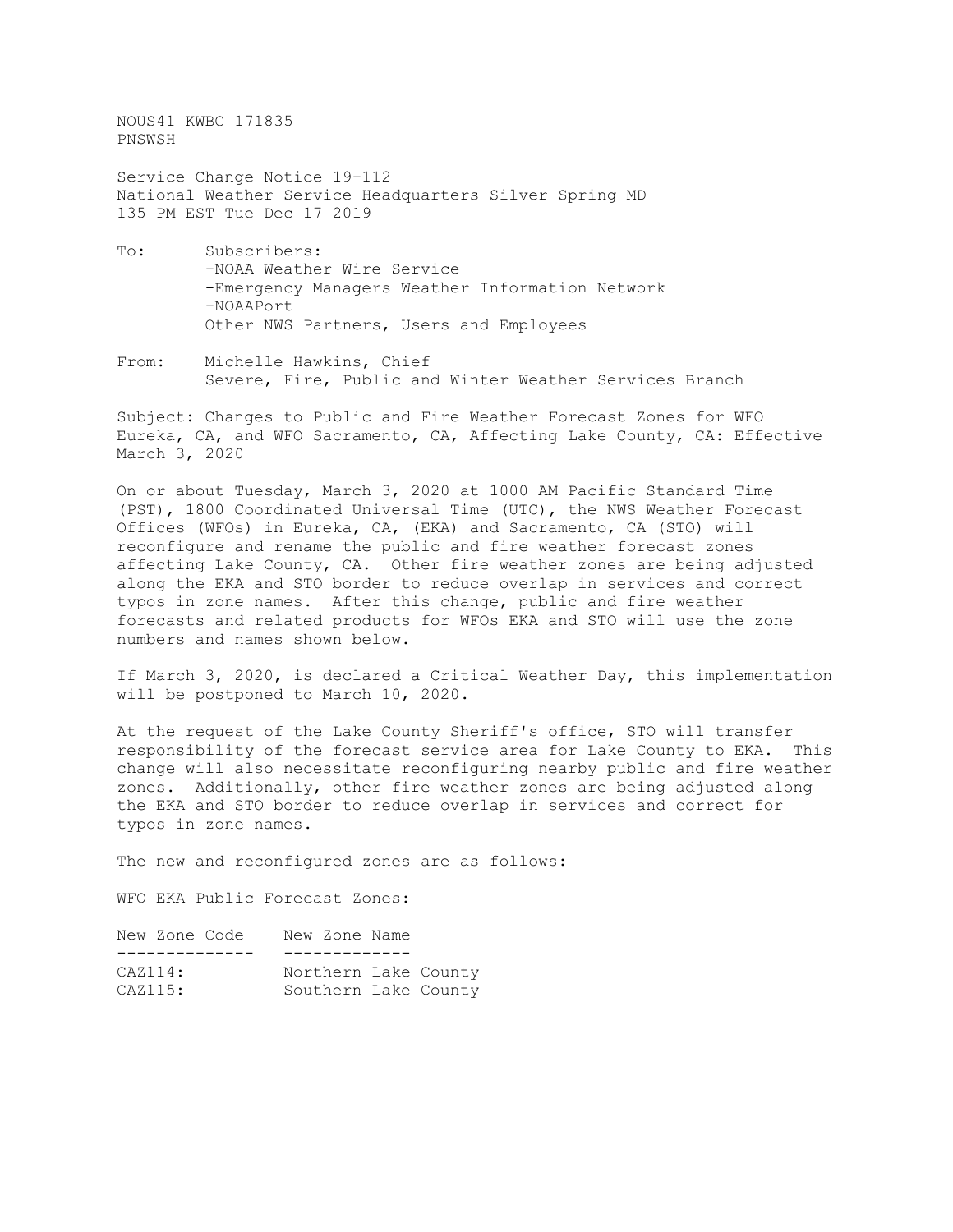WFO EKA Fire Weather Forecast Zones:

Reconfigured Zone Code Reconfigured Zone Name ---------------------- ---------------------- CAZ211:<br>CAZ264: CAZ264: Lake County Portion of Lake-Napa-Sonoma Unit<br>CAZ277: W Mendocino NF/E Mendocino Unit W Mendocino NF/E Mendocino Unit CAZ283: Trinity WFO STO Public Forecast Zones: Reconfigured Zone Code Reconfigured Zone Name ---------------------- ---------------------- Mountains Southwestern Shasta County to Western Colusa County WFO STO Fire Weather Forecast Zones: Reconfigured Zone Code Reconfigured Zone Name ---------------------- ---------------------- CAZ263: Southeast Edge Shasta/Trinity NF and Western Portions of Tehama/Glenn RU<br>CAZ279: Eastern Mendocino NF Eastern Mendocino NF Table 1: Universal Geographic Codes (UGCs): Current Public and Fire Weather Zone Forecast Name CAZ063: Mountains Southwestern Shasta County to Northern Lake County CAZ064: Clear Lake/Southern Lake County CAZ211: Hupa CAZ263: Southern and Eastern Mendocino NF/Southeast Edge Shasta/Trinity NF and Western Portions of Tahima/Glenn RU CAZ264: Lake County Portion of Lake-Napa-Sonoma Unit CAZ277: W Mendocino NF/E Mendocino Unit CAZ279: Eastern Mendocino NF CAZ283: Trinity Table 2: UGC: New and Reconfigured Public and Fire Weather Zones CAZ063: Mountains Southwestern Shasta County to Western Colusa County CAZ114: Northern Lake County CAZ115: Southern Lake County CAZ211: Hoopa CAZ263: Southeast Edge Shasta/Trinity NF and Western Portions of Tehama/Glenn RU CAZ264: Lake County Portion of Lake-Napa-Sonoma Unit CAZ277: W Mendocino NF/E Mendocino Unit CAZ279: Eastern Mendocino NF CAZ283: Trinity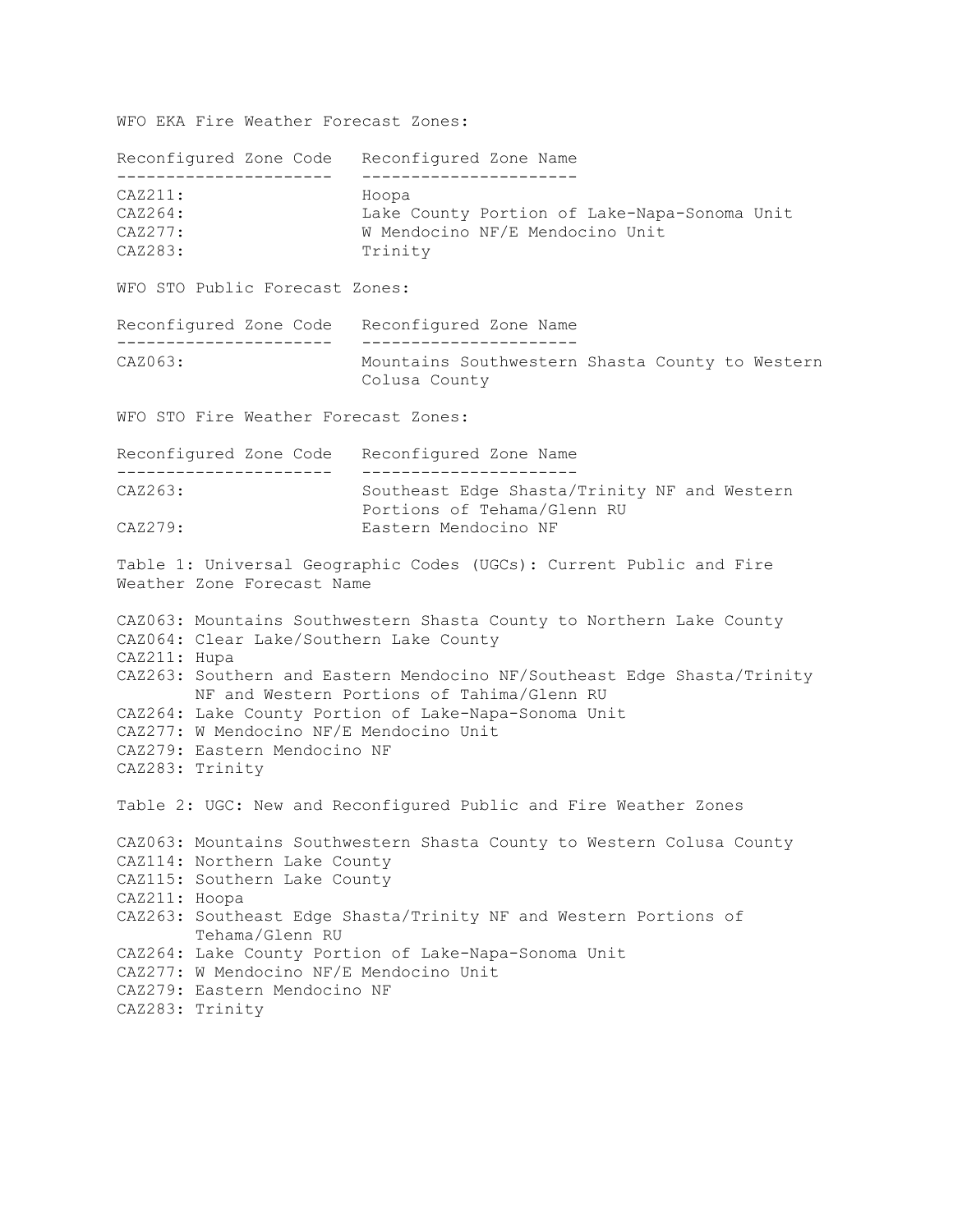Table 3: NWS Products affected by the WFO EKA and WFO STO Public and Fire Weather Zone Changes:

| AWIPS ID WMO Heading Product Name |                                                                                                                                                                                           |  |  |
|-----------------------------------|-------------------------------------------------------------------------------------------------------------------------------------------------------------------------------------------|--|--|
|                                   | Zone Forecast                                                                                                                                                                             |  |  |
|                                   | Point Forecast Matrices                                                                                                                                                                   |  |  |
|                                   | Tabular State Forecast                                                                                                                                                                    |  |  |
| PNSEKA NOUS42 KEKA                | Public Information Statement                                                                                                                                                              |  |  |
| NPWEKA WWUS72 KEKA                | Non-Precipitation Warnings                                                                                                                                                                |  |  |
| FFAEKA WGUS62 KEKA                | Flood Watch                                                                                                                                                                               |  |  |
| SPSEKA WWUS82 KEKA                | Special Weather Statement                                                                                                                                                                 |  |  |
| WSWEKA WWUS42 KEKA                | Winter Weather Message                                                                                                                                                                    |  |  |
| AFDEKA FXUS62 KEKA                | Area Forecast Discussion                                                                                                                                                                  |  |  |
| FWFEKA FNUS52 KEKA                | Fire Weather Forecast                                                                                                                                                                     |  |  |
|                                   | RFWEKA WWUS82 KEKA Fire Weather Message                                                                                                                                                   |  |  |
|                                   | Zone Forecast                                                                                                                                                                             |  |  |
|                                   | Point Forecast Matrices                                                                                                                                                                   |  |  |
|                                   | Tabular State Forecast                                                                                                                                                                    |  |  |
|                                   | Public Information Statement                                                                                                                                                              |  |  |
|                                   | Non-Precipitation Warnings                                                                                                                                                                |  |  |
| FFASTO WGUS62 KSTO                | Flood Watch                                                                                                                                                                               |  |  |
| SPSSTO WWUS82 KSTO                | Special Weather Statement                                                                                                                                                                 |  |  |
| WSWSTO WWUS42 KSTO                | Winter Weather Message                                                                                                                                                                    |  |  |
| AFDSTO FXUS62 KSTO                | Area Forecast Discussion                                                                                                                                                                  |  |  |
| FWFSTO FNUS52 KSTO                | Fire Weather Forecast                                                                                                                                                                     |  |  |
| RFWSTO WWUS82 KSTO                | Fire Weather Message                                                                                                                                                                      |  |  |
|                                   | ---------<br>ZFPEKA FPUS52 KEKA<br>PFMEKA FOUS52 KEKA<br>SFTEKA FPUS62 KEKA<br>ZFPSTO FPUS52 KSTO<br>PFMSTO FOUS52 KSTO<br>SFTSTO FPUS62 KSTO<br>PNSSTO NOUS42 KSTO<br>NPWSTO WWUS72 KSTO |  |  |

NWS partners and users should take the appropriate action to ensure systems recognize the new UGC (Z) and new zone alignments and names.

Updated public and fire weather zone shapefiles are online at:

<https://www.weather.gov/gis/PublicZones> <https://www.weather.gov/gis/FireZones>

A graphical depiction of this change is online at:

<https://www.weather.gov/eka/lakecountytransfer>